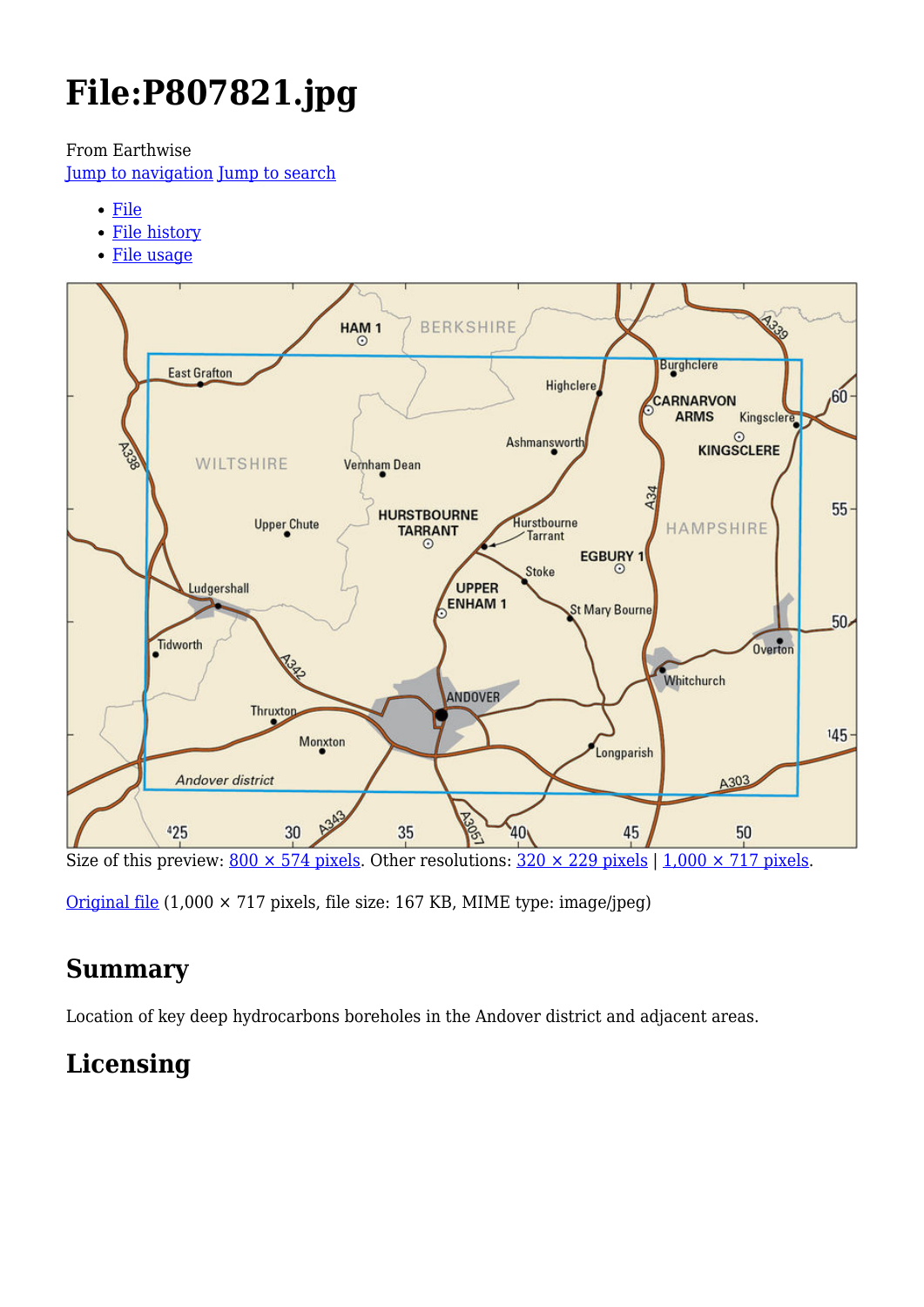Download of 1000 x 1000 pixel images is free for all non-commercial use - all we ask in return is for you to acknowledge BGS when using our images. Click our Terms and Conditions link below for information on acknowledgement text, and to find out about using our images commercially.

#### **Copyright**

The images featured on this site unless otherwise indicated are copyright material of the Natural Environment Research Council (NERC), of which the British Geological Survey is a component body. The British Geological Survey encourages the use of its material in promoting geological and environmental sciences. The images may be reproduced free of charge for any non-commercial use in any format or medium provided they are reproduced accurately and not used in a misleading or derogatory context. Where any images on this site are being republished or copied to others, the source of the material must be identified and the copyright status acknowledged. The permission to reproduce NERC protected material does not extend to any images on this site which are identified as being the copyright of a third party. Authorisation to reproduce such material must be obtained from the copyright holders concerned.

#### **Non-commercial Use**

Use of the images downloaded from this site and reproduced digitally or otherwise may only be used for non-commercial purposes, which are:-

- Private study or research for a non-commercial purpose
- Education for teaching, preparation and examination purposes

When using the images please credit 'British Geological Survey' and include the catalogue reference ('P Number') of the item to allow others to access the original image or document. Noncommercial users of the images from this site are restricted to downloading no more than 30 images, without seeking further permission from [enquiries@bgs.ac.uk](mailto:enquiries@bgs.ac.uk)

#### **Commercial Use**

For commercial use of these images for which higher resolution images are available, individual permissions and/or licences arrangements should be agreed by contacting [enquiries@bgs.ac.uk](mailto:enquiries@bgs.ac.uk) Commercial use will include publications in books (including educational books), newspapers, journals, magazines, CDs and DVDs, etc, where a cover charge is applied; broadcasts on TV, film and theatre; and display in trade fairs, galleries, etc. If you are in doubt as to whether your intended use is commercial, please contact [enquiries@bgs.ac.uk](mailto:enquiries@bgs.ac.uk)

#### **Warranty**

Use of the images downloaded from this site is at the users own risk. NERC gives no warranty as to the quality of the images or the medium on which they are provided or their suitability for any use.

## **File history**

Click on a date/time to view the file as it appeared at that time.

| Date/Time                  | <b>Thumbnail</b> | <b>Dimensions</b>             | User                       | Comment                                                                                             |
|----------------------------|------------------|-------------------------------|----------------------------|-----------------------------------------------------------------------------------------------------|
| current 09:55, 19 May 2014 |                  | $1,000 \times 717$<br>167 KB) | $Dbk$ (talk  <br>contribs) | Location of key deep<br>hydrocarbons<br>boreholes in the<br>Andover district and<br>adjacent areas. |

You cannot overwrite this file.

## **File usage**

The following page links to this file:

[Geology of the Andover area: Concealed strata](http://earthwise.bgs.ac.uk/index.php/Geology_of_the_Andover_area:_Concealed_strata)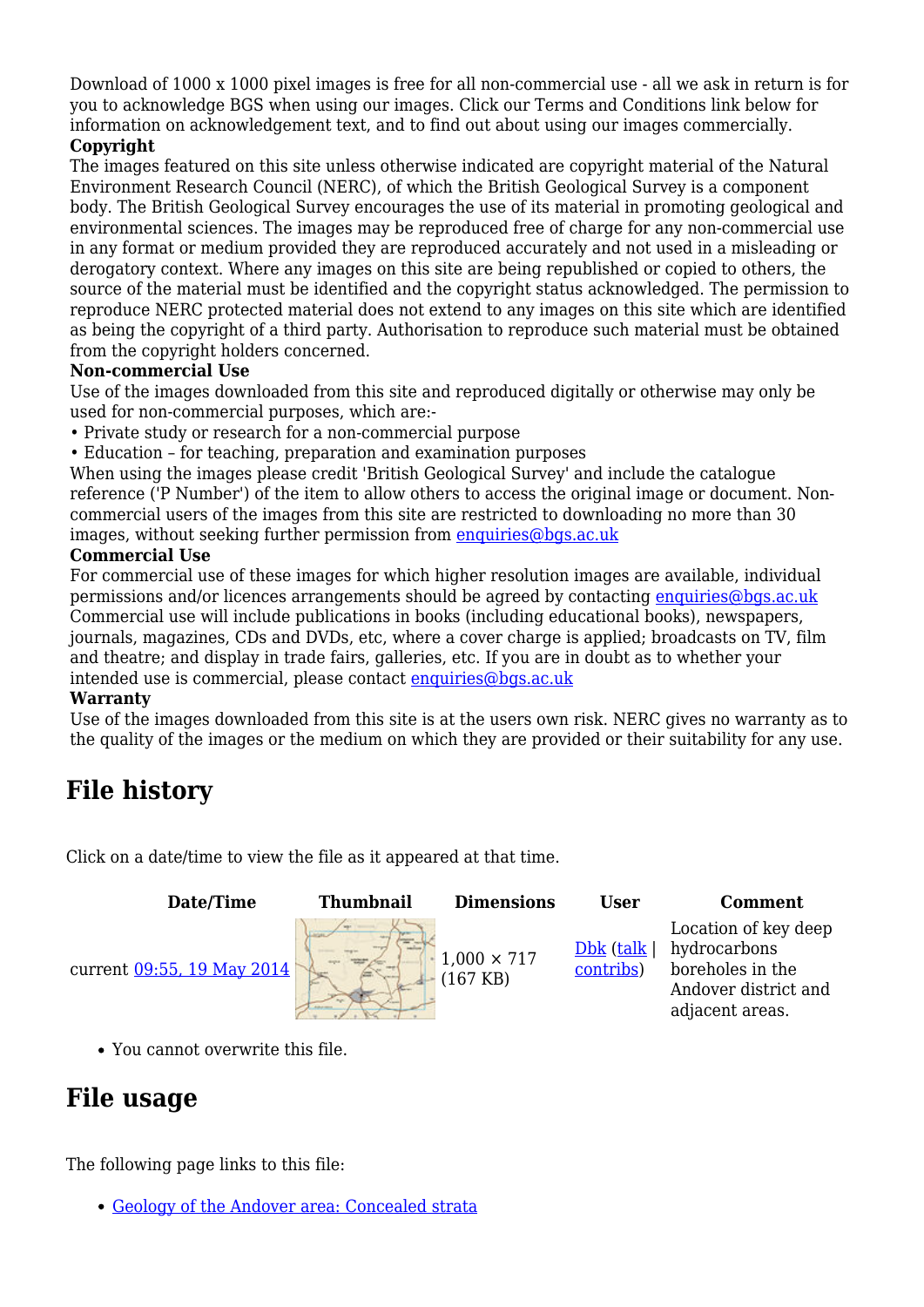Retrieved from ['http://earthwise.bgs.ac.uk/index.php?title=File:P807821.jpg&oldid=3819](http://earthwise.bgs.ac.uk/index.php?title=File:P807821.jpg&oldid=3819)'

# **Navigation menu**

### **Personal tools**

- Not logged in
- [Talk](http://earthwise.bgs.ac.uk/index.php/Special:MyTalk)
- [Contributions](http://earthwise.bgs.ac.uk/index.php/Special:MyContributions)
- [Log in](http://earthwise.bgs.ac.uk/index.php?title=Special:UserLogin&returnto=File%3AP807821.jpg&returntoquery=action%3Dmpdf)
- [Request account](http://earthwise.bgs.ac.uk/index.php/Special:RequestAccount)

#### **Namespaces**

- [File](http://earthwise.bgs.ac.uk/index.php/File:P807821.jpg)
- [Discussion](http://earthwise.bgs.ac.uk/index.php?title=File_talk:P807821.jpg&action=edit&redlink=1)

 $\Box$ 

### **Variants**

### **Views**

- [Read](http://earthwise.bgs.ac.uk/index.php?title=File:P807821.jpg&stable=1)
- [Pending changes](http://earthwise.bgs.ac.uk/index.php?title=File:P807821.jpg&stable=0&redirect=no)
- [View source](http://earthwise.bgs.ac.uk/index.php?title=File:P807821.jpg&action=edit)
- [View history](http://earthwise.bgs.ac.uk/index.php?title=File:P807821.jpg&action=history)
- [PDF Export](http://earthwise.bgs.ac.uk/index.php?title=File:P807821.jpg&action=mpdf)

 $\Box$ 

### **More**

### **Search**

Search Go

### **Navigation**

- [Main page](http://earthwise.bgs.ac.uk/index.php/Main_Page)
- [Recent changes](http://earthwise.bgs.ac.uk/index.php/Special:RecentChanges)
- [Random page](http://earthwise.bgs.ac.uk/index.php/Special:Random)
- [Help about MediaWiki](https://www.mediawiki.org/wiki/Special:MyLanguage/Help:Contents)

### **Tools**

- [What links here](http://earthwise.bgs.ac.uk/index.php/Special:WhatLinksHere/File:P807821.jpg)
- [Related changes](http://earthwise.bgs.ac.uk/index.php/Special:RecentChangesLinked/File:P807821.jpg)